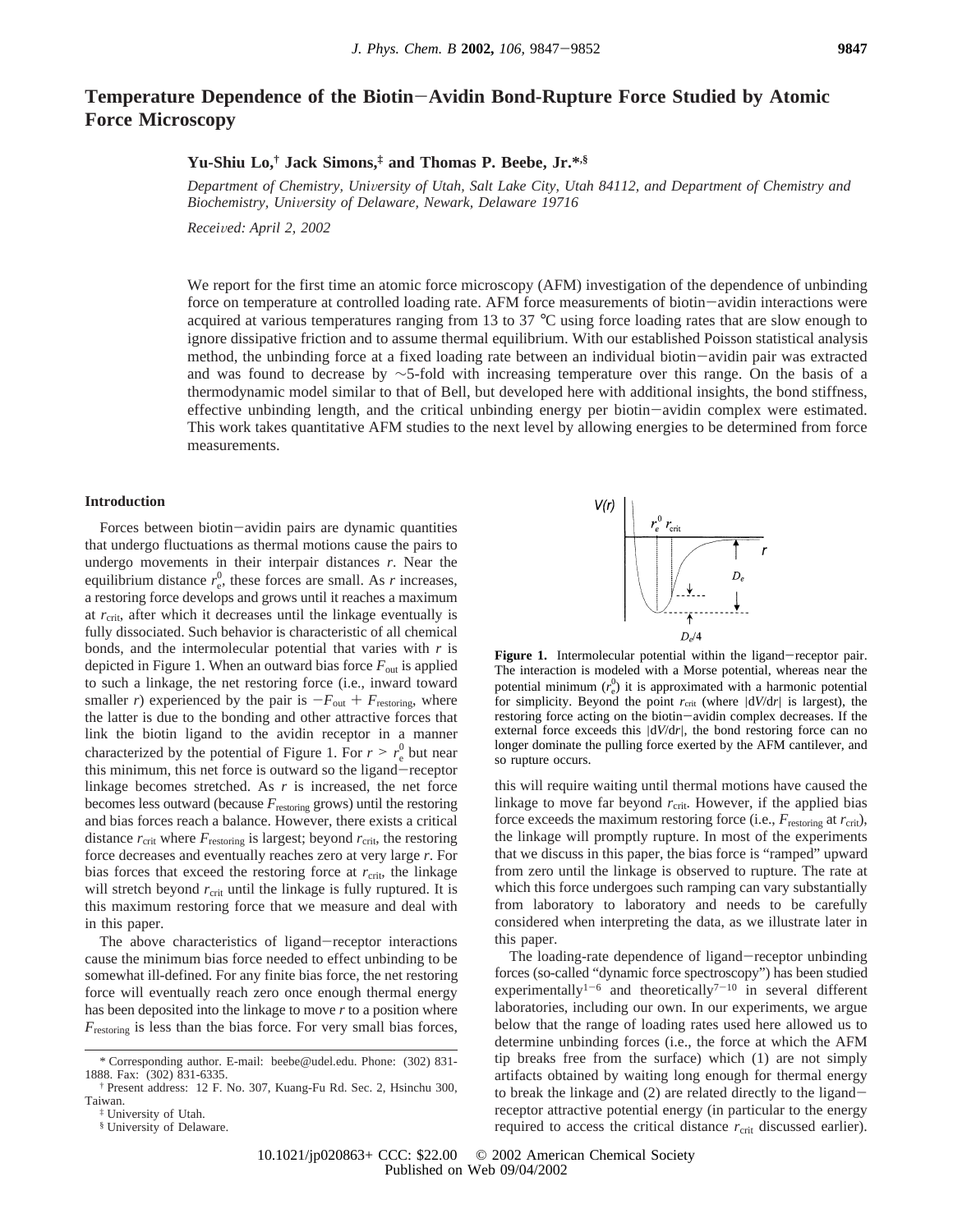Temperature is another important parameter that affects the rate of ligand-receptor dissociation in both the absence and presence of applied bias forces. At higher temperatures, one has to wait less time for thermal excitation to induce linkage rupture under any applied bias force. Here, for the first time, an AFM investigation of the temperature dependence of unbinding forces is presented. A thermodynamic-kinetic model similar to that used by  $Bell^{11}$  is established and further developed to help interpret the temperature dependence of the biotinavidin bond-rupture forces and to extract important thermodynamic parameters.

In the AFM experiments discussed in the following section, the relationship between the force needed to effect tip-substrate breakaway in any particular measurement and the potential energy that binds a biotin ligand to an avidin binding site is complicated in two independent ways.

First, each time the AFM tip touches the substrate, it is possible for various numbers (*n*) of biotin-avidin linkages to develop. Thus, each time the tip is withdrawn from the substrate until the force reaches a point at which the tip breaks free, one may be probing a different number of linkages. However, as we discuss later, and as has been proven in our past work in this area,<sup>13-18</sup> the probability,  $P(n)$ , that a given measurement has *n* biotin-avidin linkages holding the tip to the substrate follows a Poisson distribution. Hence, by determining the breakaway force for a large number of such measurements, and using the Poisson distribution, one can extract the breakaway force for the  $n = 1$  case (i.e., for a single biotin-avidin linkage).

The second complication involves the kinds of forces (e.g., hydrogen bonds, van der Waals interactions, polar group attractions, etc.) that are operative within each biotin-avidin linkage and at what stage in the fragmentation these forces act. As shown beautifully by Izraelev et al. in ref 10, especially on pp 1571-1572, each such linkage can involve a variety of attractive forces. Moreover, the biotin can be bound to various sites within the avidin "pocket" (see Figures 5, 7, and 8 in ref 10) at various times. As a result, when an individual biotin is withdrawn (via an applied bias force) from an avidin pocket, one expects to observe a series of plateaus in the location of the biotin as a function of time. These plateaus should occur as the force applied to the biotin is ramped up, causing the biotin to move from one binding site to another within the pocket. Indeed, such behavior is observed in molecular dynamics simulations of such single biotin-avidin pullaway experiments. For example, one sees this clearly in Figure 5 of ref 10, where it is shown that the maximum force corresponds to breaking not the last but the strongest linkage of biotin within the pocket.

The above observations suggest the following:

1. By assuming a Poisson distribution of the number of biotin-avidin linkages present in each measurement, we can infer a maximum force  $F_i$  characteristic of a single such linkage.

2. The force needed to effect rupture of even a single linkage measures not any single hydrogen bond or ionic interaction. Rather, it more likely relates to the rupture of several such attractive interactions that is needed to remove biotin from its strongest binding site within an avidin pocket (as illustrated in Figure 5 of ref 10).

## **Experimental Section**

To conduct AFM force measurements at various temperatures, we adjusted the temperature of the entire AFM apparatus between 13 and 37 °C. For measurements taken below 20 °C or above 30 °C, ice packs or heating tapes were applied to a thermal shroud surrounding the instrument to cool or heat the



**Figure 2.** Application of the Poisson analysis method to AFM force measurements. (A) Histogram of the unbinding forces from one isothermal combined set of 222 measurements between an avidinmodified AFM tip and a biotinylated bovine serum albumin (BBSA) modified substrate under pH 7 phosphate-buffered saline (PBS). The data are fitted well with a Poisson distribution curve. (B) Variance vs mean plot of the BBSA-avidin system. Each data point represents a set of multiple measurements using a particular tip at a particular area. Different symbols are for different tips modified by the same chemistry. Based on the Poisson analysis (see Appendix), the slope of the linear regression curve gives the magnitude of individual biotin-avidin unbinding force  $F_i$ . It was determined to be 259  $\pm$  7 pN for the measurements made at  $T = 298$  K and a loading rate of  $2.0 \times 10^5$  $pN\cdot s^{-1}$ .

AFM stage sitting inside a box surrounded by foam. The temperature fluctuations during a given set of measurements, as measured by a chromel-alumel thermocouple situated near the sample stage, were within  $\pm 1$  °C of the set-point temperature, and extensive control experiments were made to determine drift rates that were used to set measurement time scales appropriately.12 The biotin- and avidin-modified AFM tips and substrates were prepared using a protocol described in detail previously,13 and extensive surface analytical methods were used to confirm the putative tip and surface modification procedures. These analyses by XPS and TOF-SIMS, though not the focus of the present paper, were described in detail in previous publications.13,16,17

To extract the unbinding forces between individual biotinavidin pairs, we used an established statistical analysis method based on the properties of the Poisson distribution that our earlier work<sup>13-18</sup> and that of others<sup>19-21</sup> has shown to be reliable (see Appendix). The application of the Poisson analysis method is demonstrated in Figure 2A, where data pertinent to the present study are shown to fit well the assumed Poisson functional form. We should note that the range of forces caused by the variation in the number  $(n)$  of biotin-avidin linkages present is ca. 2 nN (see Figure 2A), which is even larger than the ca.  $100-400$  pN range in single-linkage forces (see Figure 2B) experienced as the temperature is varied (see Figure 3). However, because the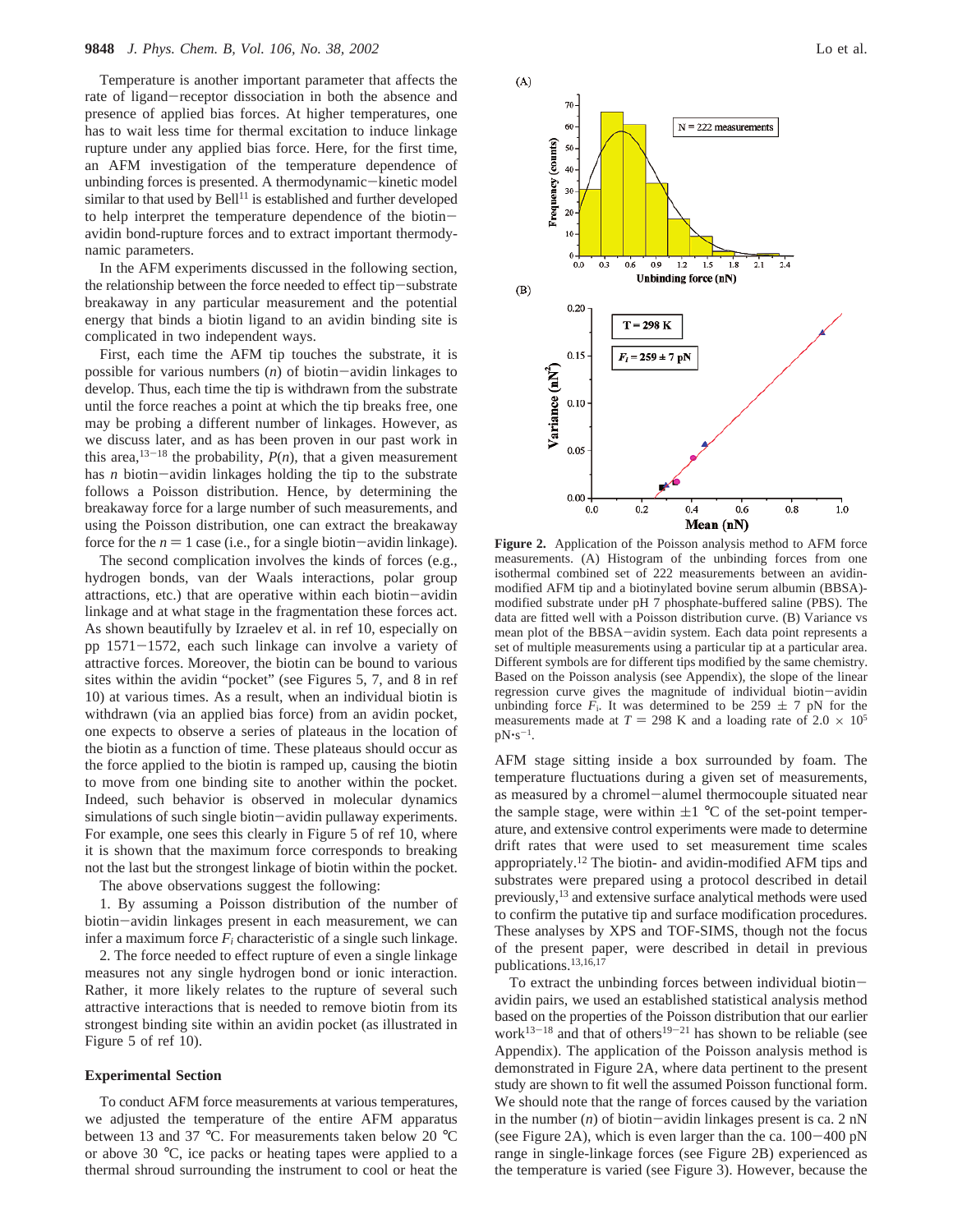

Figure 3. Temperature dependence of individual biotin-avidin unbinding forces  $F_i$ . The values of  $F_i$  are determined by the Poisson method from the variance vs mean plots (as shown in Figure 2B). The error bars correspond to one standard deviation. *F*<sup>i</sup> has a significant dependence on temperature with a slope of  $-12.6 \pm 1.2$  pN·K<sup>-1</sup>.

forces obtained for *n* linkages follow the Poisson distribution very well, we are able to extract single-linkage forces  $F_i$  with precisions of better than 50 pN in most cases (see the error bars in Figure 3). This then allows us to extract from the temperature variation in such single-linkage forces the desired single-linkage energetics, as discussed in the following section.

### **Results and Discussion**

For the reasons discussed in the Introduction, single-linkage bond-rupture forces depend on temperature and on the rate of force loading. In this study, all force-distance measurements were performed with cantilevers of the same nominal force constant (0.039  $\pm$  0.004 N·m<sup>-1</sup>; each cantilever was individually calibrated)<sup>22</sup> at a tip scan speed of 5  $\mu$ m·s<sup>-1</sup>, which corresponded to a nominal loading rate of  $(2.0 \pm 0.2) \times 10^5$  pN·s<sup>-1</sup>. In contrast, the dynamics simulations discussed in ref 10 have loading rates of ca.  $10^{12}$  pN s<sup>-1</sup>, which are orders of magnitude higher than those used here. As discussed below, the fact that our loading rate is so slow allows us to neglect dissipative frictions that cannot be ignored in the dynamics simulations of ref 10. Moreover, we can assume that the biotin-avidin pairs remain in thermal equilibrium throughout the tip-pulling process because of the slow loading rate.

For our conditions, the rupture time of the AFM force measurement  $\tau_R$  was estimated to be on the millisecond scale.<sup>23</sup> The individual biotin-avidin unbinding forces  $(F_i)$  at six different temperatures over the range of 13 to 37 °C were determined with the Poisson method and are plotted in Figure 3. We again note that the distribution of forces obtained in the 200-plus individual measurements at each temperature fit the expected Poisson distribution well enough that the resultant error bars in the single-linkage forces  $F_i$  are small, as indicated in Figure 3.

The binding of streptavidin and avidin with biotin is one of the strongest noncovalent ligand-receptor interactions known  $(K_a \approx 10^{14} - 10^{15} \text{ M}^{-1})$ .<sup>24</sup> As discussed earlier, each individual biotin-avidin or biotin-streptavidin linkage is comprised of a multiple hydrogen bond, polar group, and van der Waals interactions. $24-27$  To interpret the temperature dependence of unbinding forces observed in our AFM experiments, we employ a thermodynamic approach that focuses on how the applied force reduces the amount of thermal energy<sup>28</sup> that must be obtained from the surroundings. For simplicity, we assume that the model of biotin-avidin binding offered in ref 10 is essentially correct. In particular, we assume that the applied bias force causes the biotin to move from one binding site to another within the avidin



**Figure 4.** Schematic of binding between ligands immobilized on an AFM tip and receptors immobilized on a substrate. The *<sup>n</sup>* ligandreceptor pairs are depicted as separate springs with a total force constant of *nk*bond. The AFM tip is attached to a soft cantilever that is treated as a spring with a force constant of  $k_{\text{tip}} \ll nk_{\text{bond}}$  for reasons that are discussed and justified in the text ( $nk_{\text{bond}}/k_{\text{tip}} \approx 450$ ).

pocket. As the tip force is ramped up, the force causes the biotin to so move until it reaches the site with the strongest binding. Once the bias force causes the biotin to break free from this strongest site, the biotin can fully exit the pocket as it moves even further under the bias force. Thus, the individual biotinavidin unbinding forces  $F_i$  extracted from our data are assumed to relate to this strongest site's binding.

We next model the biotin-avidin binding potential for this strongest site within the pocket in terms of a potential function of the Morse form. Our use of the Morse form for the biotinavidin strong-site potential is not meant to reflect any assumptions we make about the nature of the binding at this site. Moreover, the few (*n*) biotin-avidin complexes that remain bound immediately prior to the pull-off point are assumed to be arranged in a manner that causes all of them to be similarly loaded as the tip is retracted from the substrate.<sup>29</sup> Our past work has shown that, should this assumption not hold, a clear pattern of curvature in the variance vs mean force plots (e.g., see Figure 2B) would be evident. Such curvature was not observed in the present study.

We realize that each site in the pocket involves hydrogen bonds, polar group attractions, and van der Waals interactions. However, all such potentials share the characteristics of the potential displayed in Figure 1. We choose to describe all such potentials in the Morse form because, for such a function, we can straightforwardly determine the critical distance  $r_{\text{crit}}$  (see the introduction) as well as the energy at this  $r$ ,  $V(r_{\text{crit}})$  in terms of the basic parameters of the Morse model. Other functional forms can be employed using our general methodology.

Let us now imagine removing a tip from the substrate under conditions where the tip contains *<sup>n</sup>* biotin-avidin linkages as graphically depicted in Figure 4. Bending the cantilever by a length *d* exerts a force  $k_{\text{tip}}d$  on the complex, where  $k_{\text{tip}}$  is the cantilever force constant. This stretching force is opposed by the *<sup>n</sup>* biotin-avidin complexes' internal bonding forces, which balance the applied force when the biotin-avidin distances are stretched by an amount  $\delta r$  in the direction of the AFM cantilever tip. As a result, the opposing forces reach a balance and the biotin-avidin distances move to new equilibrium positions where  $nk_{bond}\delta r = k_{tip}(d - \delta r)$ . Here  $k_{bond}$  is an *individual* complex's force constant  $k_{h+1} = \frac{\partial^2 V}{\partial r^2}$  and *n* is the number complex's force constant  $k_{\text{bond}} = \frac{\partial^2 V}{\partial r^2}$ , and *n* is the number<br>of biotin—avidin complexes present. This result allows us to of biotin-avidin complexes present. This result allows us to express the lengthening of the distances as  $\delta r = k_{\text{tip}} d / (k_{\text{tip}} + k_{\text{tip}})$ *nk*bond) and the amount of energy deposited as potential energy within each of the *n* linkages as  $\frac{1}{2}k_{\text{bond}}(k_{\text{tip}}d/(k_{\text{tip}} + nk_{\text{bond}}))^2$ . For slow rates of pulling and within the millisecond time scale of our AFM experiment, we assume that the system is at "pseudo-equilibrium" at any moment along the unbinding process. We note that this situation differs qualitatively from what happens in the molecular dynamics simulations of ref 10 where the force loading rate was orders of magnitude larger.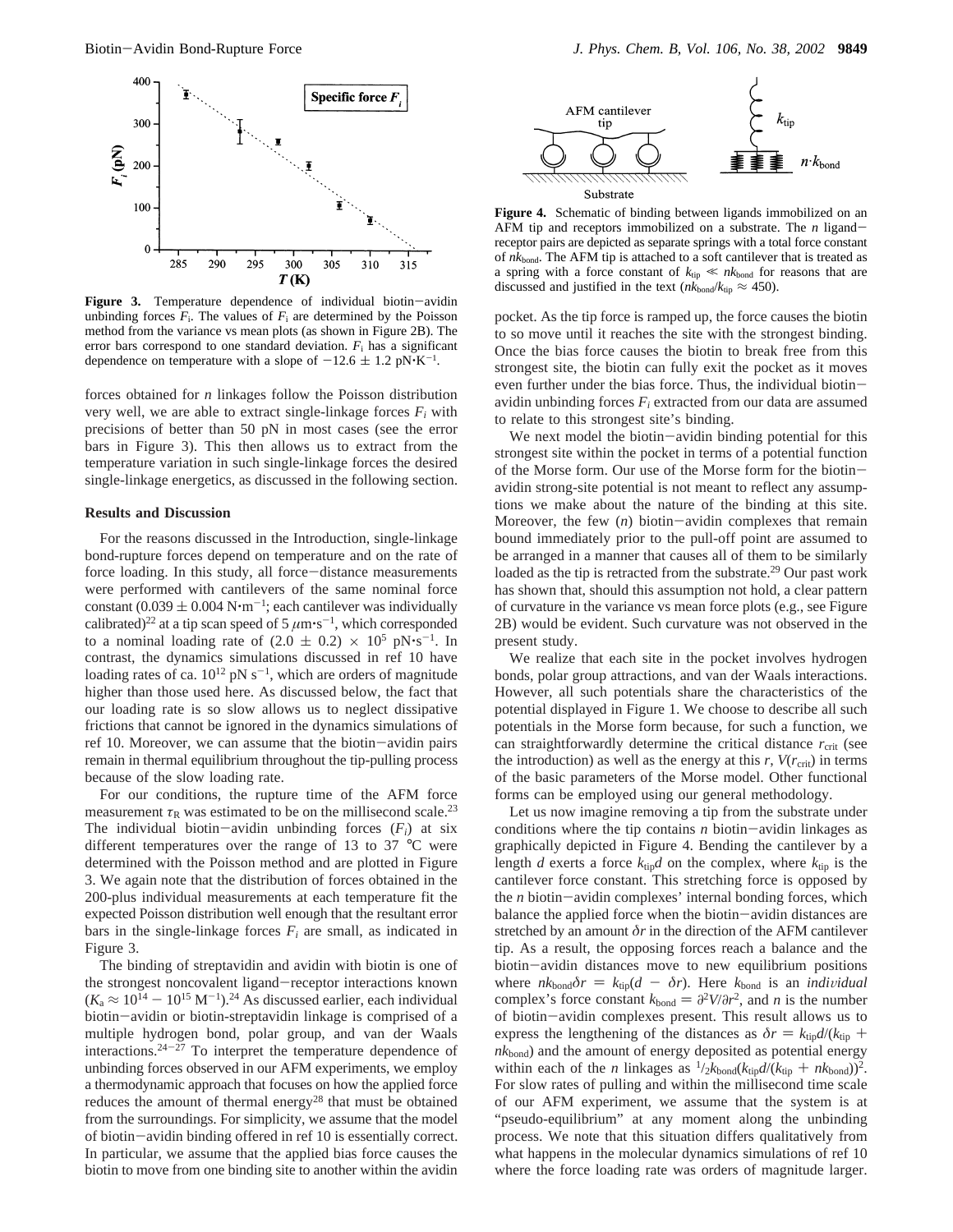Such extremely large rates were required in the latter case to allow the simulations to achieve biotin-avidin rupture within a time duration that could be accessed in the simulation. In our experiments, the tip moves slowly enough that it is safe to assume that each biotin-avidin complex is in thermal equilibrium with its surroundings. This assumption allows us to use the equilibrium Maxwell-Boltzmann energy distribution formula to compute the probability of various amounts of thermal energy being available to the each biotin-avidin complex.

During the unbinding process in the AFM measurement, the energy that must be deposited into the  $n$  biotin-avidin complexes in the form of thermal energy to effect rupture of the *n* linkages is assumed to have terms that account for

(1) *n* times the amount  $\Delta E^{\ddagger}$  needed to effect rupture of a single linkage in the absence of an external force ( $\Delta E^{\ddagger}$  is not assumed to equal the full dissociation energy of a biotin-avidin complex but, as detailed later, is only a fraction of the energy needed to dislodge biotin from avidin's strongest binding site),

(2) minus a term for the mechanical energy deposited into the *<sup>n</sup>* biotin-avidin linkages by the AFM cantilever,

(3) plus a term for the energy dissipated due to viscous drag from operation at a finite rate of pulling  $\nu$  (this energy can, as shown below, be ignored because of the slow loading rate).

As a result, the net critical energy barrier  $\delta E$ <sub>T</sub> to be surmounted by thermal excitation before rupture of the *n* linkages occurs is

$$
\delta E_{\rm T} = n\Delta E^{\dagger} - \frac{1}{2}nk_{\rm bond} \left(\frac{k_{\rm tip}}{k_{\rm tip} + nk_{\rm bond}}\right)^2 d^2 + \frac{\gamma vdk_{\rm tip}n}{k_{\rm tip} + nk_{\rm bond}} \tag{1}
$$

The characteristic *time* needed to rupture the *n* bonds  $\tau_R$  can be related to the time *τ*<sub>D</sub> needed for biotin to move out of avidin's binding pocket in the absence of any bias force or of any attractive forces as

$$
\tau_{\rm R} = \tau_{\rm D} e^{\delta E_{\rm T}/nk_{\rm B}T} \tag{2}
$$

where  $nk_BT$  is the average thermal energy available in the *n* linkages. In our theoretical treatments,  $\tau_D$  is assumed to have a negligible *T* dependence over the narrow temperature range applied in this study. Combining with eq 1 and taking the logarithm on both sides of eq 2 and rearranging, we obtain

$$
nk_{\rm B}T \ln \left(\frac{\tau_{\rm R}}{\tau_{\rm D}}\right) = n\Delta E^* - \frac{1}{2}nk_{\rm bond} \left(\frac{k_{\rm tip}d}{k_{\rm tip} + nk_{\rm bond}}\right)^2 + n\nu\gamma \left(\frac{k_{\rm tip}d}{k_{\rm tip} + nk_{\rm bond}}\right) \tag{3}
$$

Next, we consider the case in which the bond force constant *k*bond is sufficiently greater than the cantilever's force constant  $k_{\text{tip}}$ ,  $k_{\text{bond}} \gg k_{\text{tip}}$ , which is shown below to be valid for the experimental conditions employed here (by a factor of ∼450×). In this case, eq 3 becomes

$$
nk_{\rm B}T\ln\left(\frac{\tau_{\rm R}}{\tau_{\rm D}}\right) = n\Delta E^* - \frac{1}{2}\frac{(k_{\rm tip}d)^2}{nk_{\rm bond}} + \left(\frac{k_{\rm tip}d}{k_{\rm bond}}\right)\nu\gamma\tag{4}
$$

For slow tip-scan speeds such as we employed, the factor  $νγ$ appearing in the friction term<sup>10</sup> is much smaller than the  $k_{\text{tip}}d$ term, so the last term in eq 4 can be neglected compared to the others. For example, for  $v = 5 \mu m \cdot s^{-1}$  and  $\gamma \sim 2 \times 10^{-8}$ pN $\cdot$ s $\cdot$ nm<sup>-1</sup>,  $\nu\gamma \approx 10^{-4}$  pN; by comparison, typical values for the  $k_{\text{tip}}d$  term are 0.039 N·m<sup>-1</sup>  $\times$  10<sup>-9</sup> m = 390 pN.

For each component of eq 4 to scale linearly with the number of linkages present (*n*), as it must to reproduce the observed Poisson distribution of forces, the AFM tip force  $k_{\text{tip}}d$  must be linearly proportional to *n*. That is,  $k_{\text{tip}}d = F_{\text{tot}} = n\overline{F}_i$ , where  $F_i$ is the force needed to displace an individual biotin from avidin's strongest binding site. This means that the force needed to effect rupture within time  $τ_R$  when *n* linkages are present is *n* times the force needed to rupture one linkage in this same time. Substituting this into eq 4 and dividing both sides by *n*, we obtain

$$
k_{\rm B}T\ln\left(\frac{\tau_{\rm R}}{\tau_{\rm D}}\right) = \Delta E^* - \frac{1}{2}\frac{F_i^2}{k_{\rm bond}}\gamma\tag{5}
$$

Hence, for slow tip scan speeds and soft cantilevers, the temperature dependence (at constant loading rate) of individual biotin-avidin rupture forces can be expressed as

$$
F_{\rm i}^2 = 2\Delta E^{\dagger} k_{\rm bond} - 2k_{\rm B} T k_{\rm bond} \ln \left( \frac{\tau_{\rm R}}{\tau_{\rm D}} \right) \tag{6}
$$

*τ*R

which is the basic working equation that we use to analyze our data. Note that it is the square of the force  $(nF_i)^2 = (k_{\text{tip}}d)^2$  that enters into eq 4 because this square is proportional to energy and it is an energy balance that leads from eq 3 ultimately to eq 6.

Further simplifications are possible. With the typical bondrupture time in our AFM experiment  $\tau_R \approx 10^{-3}$  s and using the diffusion time estimated by earlier workers  $\tau_D \approx 10^{-8}$  s, the ratio of time scales appearing in the log term on the right of eq 6 can be estimated  $(\tau_R/\tau_D \approx 10^5)$ .<sup>30</sup> Because this ratio appears in a logarithmic factor in eq 6, variations by even 1 or 2 orders of magnitude around our best estimates would have only a limited effect on the bond stiffness and energy factors that we compute.

The stiffness of the ligand-receptor bond  $k_{bond}$  and the critical unbinding energy  $\Delta E^{\dagger}$  to displace a single biotin from avidin's strongest binding site can thus be determined from the slope and the *y*-intercept of the linear regression curve of eq 6 in the  $F_1^2$  vs *T* plot (Figure 5) as  $17.4 \pm 1.4$  N'm<sup>-1</sup> and  $7.1 \pm 0.8$ <br>kcal·mol<sup>-1</sup> respectively. It should be kent in mind that these  $kcal$  mol<sup>-1</sup>, respectively. It should be kept in mind that these values relate to a single biotin-avidin linkage which, as noted earlier, contains several hydrogen bonds, polar interactions, and van der Waals attractions. As one of the strongest known noncovalent ligand-receptor interactions, the stiffness of the biotin-avidin complex obtained above appears reasonable and supports the assumption made in the derivation that  $k_{bond}$  (i.e.,  $17.4 \pm 1.4 \text{ N} \cdot \text{m}^{-1}$ )  $\gg k_{\text{tip}}$  (0.039  $\pm$  0.004 N $\cdot$ m<sup>-1</sup>) by a factor of ∼450.

Let us now discuss the meaning of the result  $\Delta E^{\ddagger} = 7.1 \pm$  $0.8 \text{ kcal·mol}^{-1}$ . As discussed earlier, we assume that to effect bond rupture under the influence of the external force  $F_{\text{AFM}} =$ *k*tip*d*, the intermolecular separation between biotin and avidin must move (by tip pulling and thermal motion combined) beyond a point  $r_{\text{crit}}$  (see Figure 1) where  $|dV/dr|$  is largest. Beyond  $r_{\text{crit}}$ , the restoring force acting on the biotin-avidin complex decreases so it can no longer overcome the bias force exerted by the AFM cantilever, and the rupture is inevitable. For a Morse potential

$$
V(r) = D_e (1 - e^{-b(r - r_e^0)})^2
$$

the energy required to move along the reaction coordinate from the equilibrium position  $r_e^0$  to  $r_{\text{crit}}$  is  $\Delta E^{\ddagger} = V(r_{\text{crit}}) - V(r_e^0) =$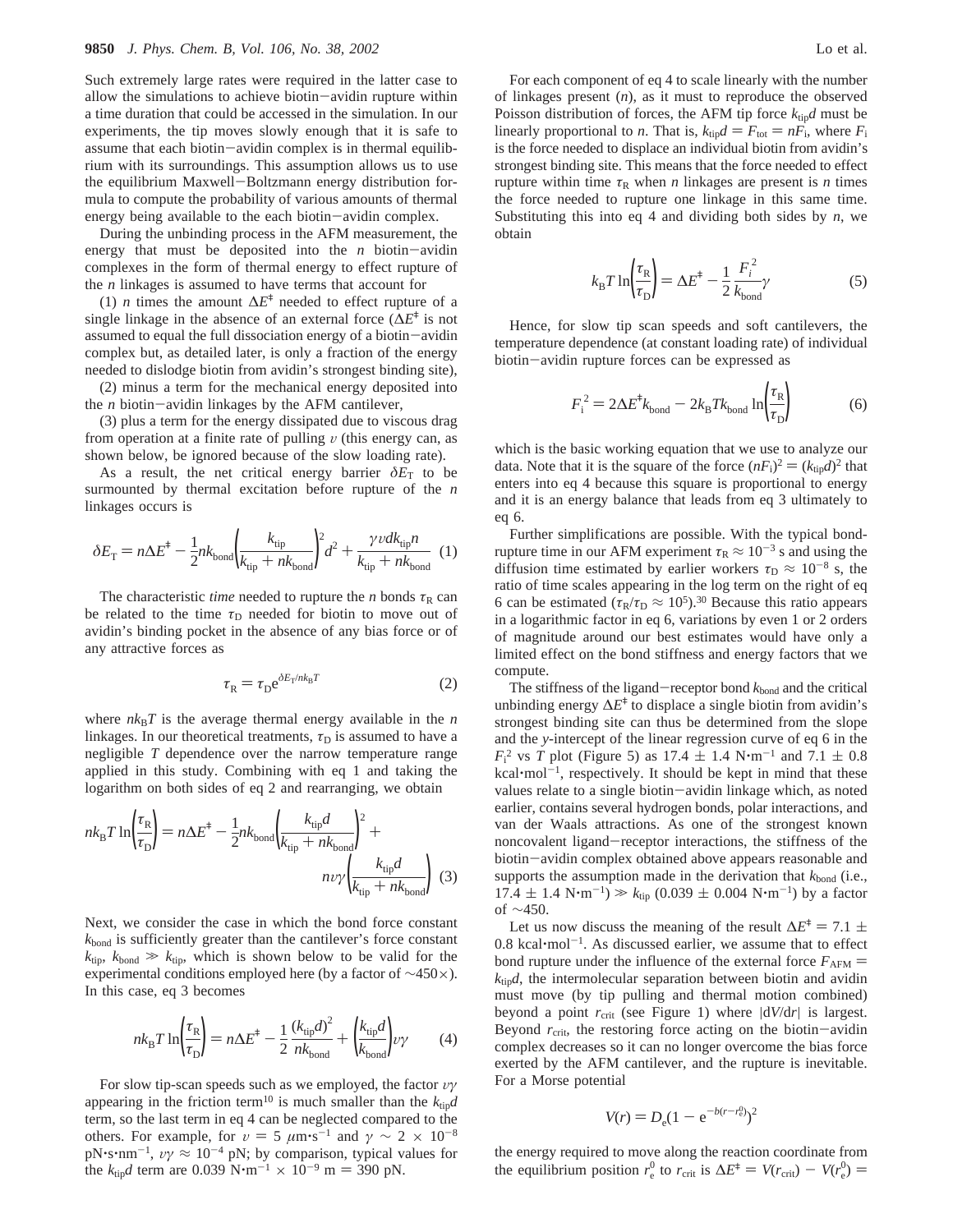

**Figure 5.** Plot of  $F_1^2$  vs *T*. Based on our theoretical derivation with a hybrid kinetic-thermodynamic approach, the temperature dependence of individual biotin-avidin unbinding force  $F_i$  can be expressed as  $F_1^2 = 2\Delta E^{\dagger} k_{\text{bond}} - 2k_B T k_{\text{bond}} \ln(\tau_R/\tau_D)$ . With the estimation of  $\tau_R/\tau_D \approx 10^5$  (see text), the stiffness of the biotin-avidin bond  $k_{\text{head}}$  and the <sup>105</sup> (see text), the stiffness of the biotin-avidin bond *<sup>k</sup>*bond and the critical unbinding energy  $\Delta E^{\ddagger}$  can be determined from the slope  $(-5543 \pm 455 \text{ pN}^2 \cdot \text{K}^{-1})$  and the y-intercept  $((1.72 \pm 0.14) \times 10^6 \text{ pN}^2)$ <br>of the linear regression curve  $k_{\text{heat}}$  and  $\Delta F^*$  are calculated as 17.4 + of the linear regression curve.  $k_{bond}$  and  $\Delta E^*$  are calculated as 17.4  $\pm$  $1.4 \text{ N} \cdot \text{m}^{-1}$  and  $7.1 \pm 0.8 \text{ kcal} \cdot \text{mol}^{-1}$ , respectively.

 $D_e/4$ , where  $D_e$  is the equilibrium dissociation energy.<sup>31</sup> Using the present determination of  $\Delta E^{\ddagger}$  as 7.1  $\pm$  0.8 kcal·mol<sup>-1</sup>,  $D_{\rm e}$ is thus estimated to be  $28.4 \pm 0.8$  kcal·mol<sup>-1</sup>. This value is in reasonably good agreement with independent determinations of the enthalpy change for biotin-avidin dissociation,<sup>32</sup>  $\Delta H = 23.4$ kcal $\cdot$ mol<sup>-1</sup>. A binding energy of ca. 28 kcal mol<sup>-1</sup> seems to be consistent with the variety of hydrogen bond, polar group, and van der Waals attractions that seem (see ref 10 Figures 5-7) to characterize the binding sites in avidin. Moreover, the  $k_{\text{bond}}$ value of 17.4  $\pm$  1.4 N·m<sup>-1</sup> is consistent with what is expected for hydrogen bonds.33

The bond force constant is the second derivative of the potential at the equilibrium position. For a Morse potential, we obtain

$$
k_{\text{bond}} = \frac{d^2 V(r)}{dr^2}\Big|_{r_e^0} = 2b^2 D_e
$$

Inserting the values of  $k_{\text{bond}}$  and  $D_{\text{e}}$  obtained above, the Morse potential parameter *b* is calculated<sup>34</sup> to be (6.6  $\pm$  0.5)  $\times$  10<sup>9</sup> m<sup>-1</sup>. Again, for a Morse potential, one can determine  $r_{\text{crit}} - r_{\text{e}}^0$ by finding where  $d^2V/dr^2 = 0$ , and one obtains  $(r_{\text{crit}} - r_e^0) =$ <br>ln  $2/h \approx 1.0 + 0.1$  Å This critical displacement magnitude is ln  $2/b \approx 1.0 \pm 0.1$  Å. This critical displacement magnitude is in reasonable agreement with the mapped energy barrier of biotin-avidin unbinding projected along the dissociation coordinate  $(\approx 1.2 \text{ A})$  obtained from previous dynamic force spectroscopy studies at the loading rate applied in this work.<sup>2,6</sup>

#### **Conclusion**

This first analysis of the temperature dependence of AFM unbinding forces revealed that temperature has a significant effect on the rupture forces measured by AFM. It also shows how several thermodynamic parameters, including bond stiffness, critical linkage displacement, and critical unbinding energy, can be extracted from the temperature dependence of the unbinding force. A slow loading rate and a soft cantilever played important roles in allowing us to use a straightforward quasiequilibrium model to extract such parameters from our data. Further temperature-dependence studies of bond-rupture forces at different loading rates and in other ligand-receptor systems including related protein mutants are desirable to achieve a more thorough understanding of the kinetics and relevant thermodynamics of such ligand-receptor unbinding processes.

**Acknowledgment.** This work was supported by the National Science Foundation (T.P.B., CHE-9814477 and DMR-9724307; J.S., CHE-9982420), the Alfred P. Sloan Foundation (T.P.B.), and the National Institutes of Health (T.P.B., R01-NS43928).

## **Appendix**

**Poisson Statistical Analysis.** The assumptions made in this method are that the total adhesive force in an AFM pulloff event is composed of a number of discrete bonds (typically one to a few tens, depending on the tip sharpness and the size of the ligands involved) and that the distribution of the *number* of bonds broken at the pulloff point follows a Poisson distribution. The Poisson number distribution (as seen in Figure 2A) has been demonstrated for several systems in our prior work and that of others. As defined by the properties of the Poisson distribution, the mean  $\mu_n$  and the variance  $\sigma_n^2$  of the *number* of chemical bonds broken at the pulloff point in the AFM experiment are the same, i.e.,  $\mu_n = \sigma_n^2$ . The adhesive force *m* measured in one force—distance curve is related to the number measured in one force-distance curve is related to the number of bonds *n* ruptured during a pull-off event by  $m = nF_i$ , where  $F_i$  represents the average *individual* bond-rupture force in the system, the value that we seek to determine. A sampling of many of these pulloff events produces a mean measured pulloff force  $\mu_m$  and a pulloff force variance,  $\sigma_m^2$  (note carefully the different subscripts). On the basis of the relationship between the measured force and number of bonds ruptured, we can derive the following equations:  $\mu_m = \mu_n F_i$  and  $\sigma_m^2 = \sigma_n^2 F_i^2$ . Because  $\mu = \sigma^2$  for a Poisson process the magnitude of *F* can be  $\mu_n = \sigma_n^2$  for a Poisson process, the magnitude of  $F_i$  can be determined as  $F = \sigma^2/\mu$ . Although they may not exist to any determined as  $F_i = \sigma_m^2/\mu_m$ . Although they may not exist to any significant level in any particular system, nonspecific, longrange interactions,  $F_0$ , can be taken into account; the mean and the variance of the pulloff forces then become  $\mu_m = \mu_n F_i + F_0$ and  $\sigma_m^2 = \mu_m F_i - F_i F_0$ , respectively. A linear regression curve of the variance  $\sigma_m^2$  versus the mean  $\mu_m$  of the pulloff force from several sets of measurements will give the magnitude of the individual bond-rupture force  $F_i$  and the product  $-F_iF_0$ , as the slope and *y*-intercept, respectively. The latter quantity can be used to estimate any nonspecific "background" forces, if they are present. For reasons of space, it is not our intention to establish and validate the Poisson analysis method here. These methods have been employed in many different biological and chemical systems in our prior work $13-17$  and that of others.  $19-21$ 

#### **References and Notes**

(1) Fritz, J.; Katopodis, A. G.; Kolbinger, F.; Anselmetti, D. *Proc. Natl. Acad. Sci. U.S.A.* **<sup>1998</sup>**, *<sup>95</sup>*, 12283-12288.

(2) Merkel, R.; Nassoy, P.; Leung, A.; Ritchie, K.; Evans, E. *Nature* **<sup>1999</sup>**, *<sup>397</sup>*, 50-53.

(3) Strunz, T.; Oroszlan, K.; Schäfer, R.; Güntherodt, H.-J. Proc. Natl. *Acad. Sci. U.S.A.* **<sup>1999</sup>**, *<sup>96</sup>*, 11277-11282.

(4) Schwesinger, F.; Ros, R.; Strunz, T.; Anselmetti, D.; Güntherodt, H.-J.; Honegger, A.; Jermutus, L.; Tiefenauer, L.; Plückthun, A. *Proc. Natl. Acad. Sci. U.S.A.* **<sup>2000</sup>**, *<sup>97</sup>*, 9972-9977.

(5) Gergely, C.; Voegel, J.-C.; Schaaf, P.; Senger, B.; Maaloum, M.; Horber, J. K. H.; Hemmer. *Proc. Natl. Acad. Sci. U.S.A.* **<sup>2000</sup>**, *<sup>97</sup>*, 10802- 10807.

(6) Lo, Y.-S.; Zhu, Y.; Beebe, T. P., Jr. *Langmuir* **<sup>2001</sup>**, *<sup>17</sup>*, 3741- 3748.

(7) Grubmu¨ller, H.; Heymann, B.; Tavan, P. *Science* **<sup>1996</sup>**, *<sup>271</sup>*, 997- 999.

(8) Evans, E.; Ritchie, K. *Biophys. J.* **<sup>1997</sup>**, *<sup>72</sup>*, 1541-1555.